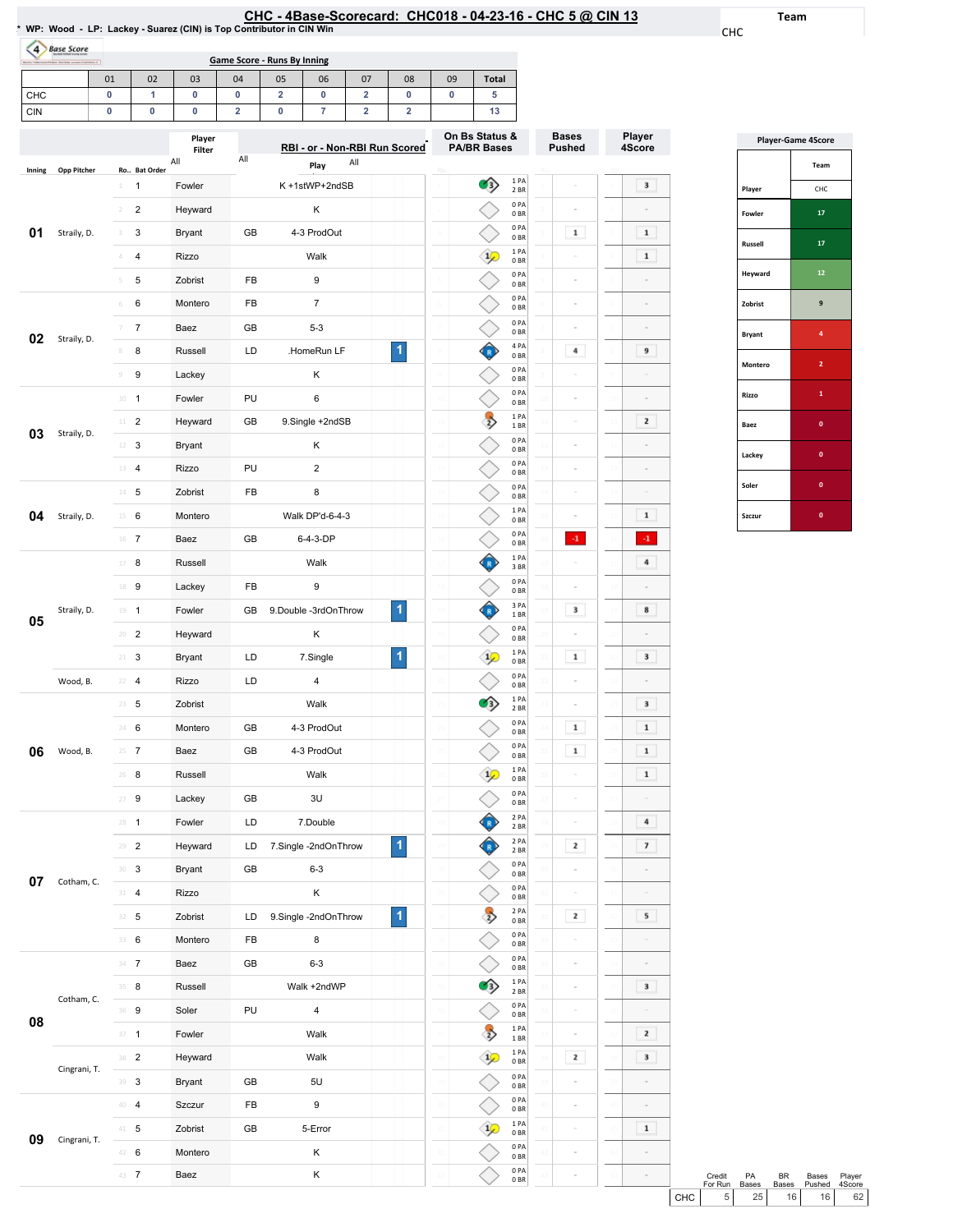# EIN - 4Base-Scorecard: CHC018 - 04-23-16 - CHC 5 @ CIN 13<br>\* WP: Wood - LP: Lackey - Suarez (CIN) is Top Contributor in CIN Win

| CHC        |  |  |  |  |  |
|------------|--|--|--|--|--|
| <b>CIN</b> |  |  |  |  |  |

|    |                         |              |            | RBI - or - Non-RBI Run Scored |                         | On Bs Status &<br><b>PA/BR Bases</b> | <b>Bases</b><br><b>Pushed</b> | Player<br>4Score |
|----|-------------------------|--------------|------------|-------------------------------|-------------------------|--------------------------------------|-------------------------------|------------------|
|    | $\mathbf{1}$            | Cozart       | LD         | 9                             | $\boldsymbol{0}$        |                                      |                               |                  |
| 01 | $\overline{c}$          | Suarez       |            | Κ                             |                         |                                      |                               |                  |
|    | 3                       | Votto        | FB         | $\boldsymbol{7}$              |                         |                                      |                               |                  |
|    | 4                       | Phillips     | LD         | 8                             |                         |                                      |                               |                  |
| 02 | 5                       | <b>Bruce</b> | LD         | $\boldsymbol{9}$              |                         |                                      |                               |                  |
|    | 6                       | Mesoraco     | GB         | $6 - 3$                       |                         |                                      |                               |                  |
|    | $\overline{7}$          | Duvall       | LD         | 9                             |                         |                                      |                               |                  |
| 03 | 8                       | Schebler     |            | Κ                             |                         |                                      |                               |                  |
|    | 9                       | Straily      |            | Κ                             |                         |                                      |                               |                  |
|    | $\mathbf{1}$            | Cozart       | LD         | 7.Double Home-E6              |                         |                                      |                               |                  |
|    | $\overline{\mathbf{c}}$ | Suarez       | GB         | 6.Single -2nd-E6              |                         |                                      |                               |                  |
| 04 | 3                       | Votto        | GB         | 3U ProdOut                    |                         |                                      |                               |                  |
|    | $\overline{\mathbf{4}}$ | Phillips     | LD         | 8.Double Out3rd-8-6-5         |                         |                                      |                               |                  |
|    | 5                       | <b>Bruce</b> |            | Κ                             |                         |                                      |                               |                  |
|    | 6                       | Mesoraco     | GB         | $5 - 3$                       |                         |                                      |                               |                  |
| 05 | $\boldsymbol{7}$        | Duvall       |            | Κ                             |                         |                                      |                               |                  |
|    | 8                       | Schebler     | GB         | $4 - 3$                       |                         |                                      |                               |                  |
|    | $\boldsymbol{9}$        | Holt         | LD         | 8.Single                      |                         |                                      |                               |                  |
|    | $\mathbf{1}$            | Cozart       | LD         | 9.Single                      |                         |                                      |                               |                  |
|    | $\overline{c}$          | Suarez       | LD         | .HomeRun CF                   |                         |                                      |                               |                  |
|    | 3                       | Votto        | LD         | 8.Single +LO-DP-1-3           |                         |                                      |                               |                  |
|    | 4                       | Phillips     | LD         | 1-3-LO-DP                     |                         |                                      |                               |                  |
| 06 | 5                       | <b>Bruce</b> |            | Walk                          | $\bf{0}$                |                                      |                               |                  |
|    | 6                       | Mesoraco     | LD         | 9.Single                      | $\overline{\mathbf{0}}$ |                                      |                               |                  |
|    | 7                       | Duvall       | LD         | .HomeRun LF                   | 3                       |                                      |                               |                  |
|    | 8                       | Schebler     | FB         | .HomeRun RF                   | $\overline{1}$          |                                      |                               |                  |
|    | 9                       | Holt         | LD         | $\overline{7}$                | $\bf{0}$                |                                      |                               |                  |
|    | $\mathbf{1}$            | Cozart       |            | Κ                             | $\overline{\mathbf{0}}$ |                                      |                               |                  |
|    | $\overline{a}$          | Suarez       |            | Walk                          | $\boldsymbol{0}$        |                                      |                               |                  |
|    | $\mathbf{3}$            | Votto        | FB         | .HomeRun RF                   | $\overline{\mathbf{c}}$ |                                      |                               |                  |
| 07 | $\overline{4}$          | Phillips     | GB         | 9.Double +3rdWP               | $\overline{\mathbf{0}}$ |                                      |                               |                  |
|    | 5                       | <b>Bruce</b> |            | Walk                          | $\boldsymbol{0}$        |                                      |                               |                  |
|    | 6                       | Mesoraco     |            | Κ                             | $\boldsymbol{0}$        |                                      |                               |                  |
|    | $\overline{7}$          | Duvall       |            | Κ                             |                         |                                      |                               |                  |
|    | 8                       | Cingrani     |            | Walk Home-E9                  |                         |                                      |                               |                  |
|    | $\boldsymbol{9}$        | Holt         | FB         | 9.Single -2nd-E9              |                         |                                      |                               |                  |
| 08 | $\mathbf{1}$            | Cozart       | GB         | 6.Single Out2nd-3-4-3         |                         |                                      |                               |                  |
|    | $\overline{2}$          | Suarez       | GB         | 9.Single                      |                         |                                      |                               |                  |
|    | $\mathbf{3}$            | Votto        |            | Κ                             |                         |                                      |                               |                  |
|    | $\overline{4}$          | Phillips     | ${\sf GB}$ | $4 - 3$                       |                         |                                      |                               |                  |



|     | Credit<br>For Run | PA<br><b>Bases</b> | RR. | Bases<br>Bases Pushed 4Score | Player |
|-----|-------------------|--------------------|-----|------------------------------|--------|
| CIN | 13                | 36 <sup>1</sup>    | 21  |                              | 38 108 |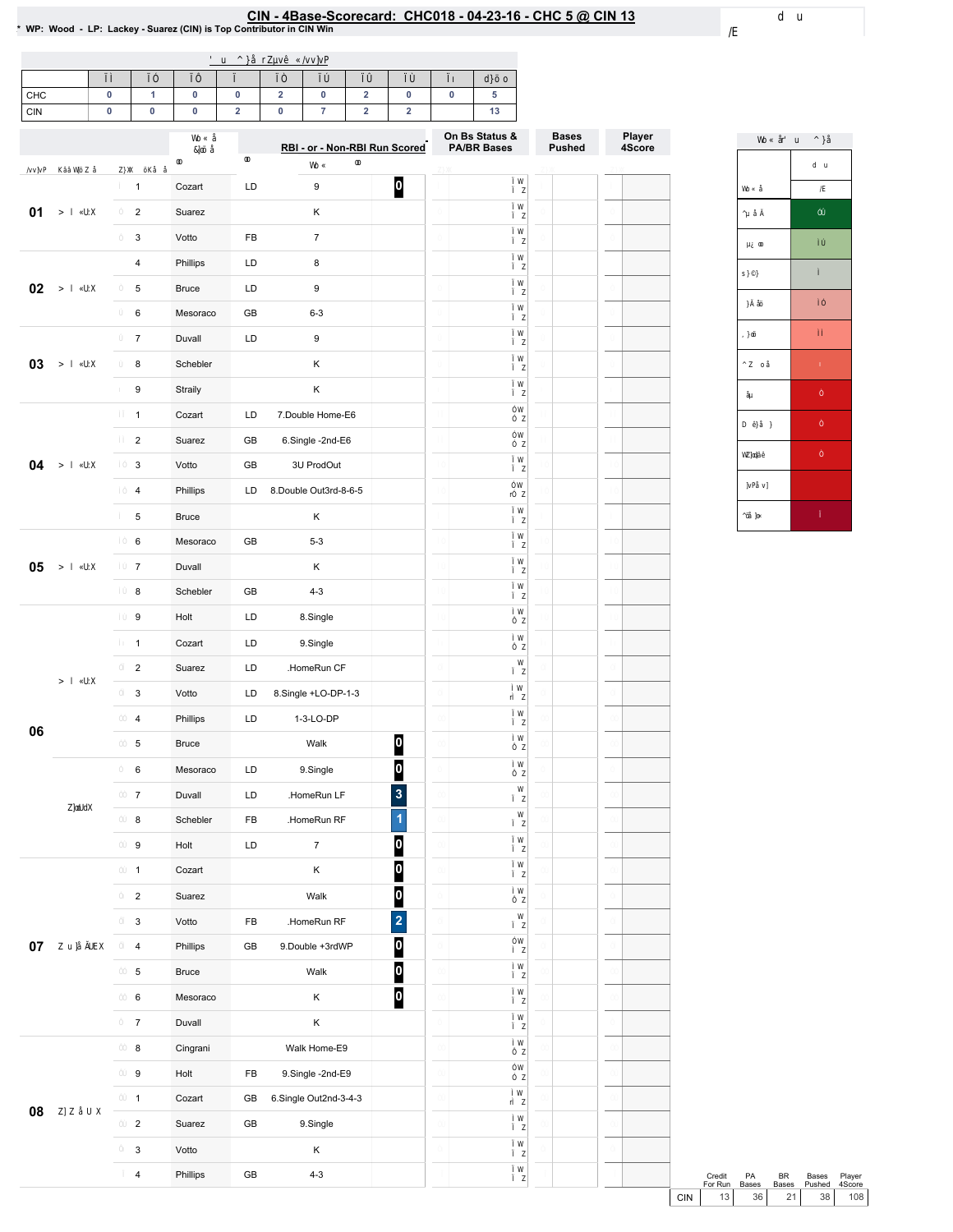

|                | CHC - 4BaseScore - Player 4Score by Batting Order<br>CHC018 - 04-23-16 - CHC 5 @ CIN 13<br>WP: Wood - LP: Lackey - Suarez (CIN) is Top Contributor in CIN Win |           |                 |              |   |                      |                  |                |                |    |           |  |  |  |
|----------------|---------------------------------------------------------------------------------------------------------------------------------------------------------------|-----------|-----------------|--------------|---|----------------------|------------------|----------------|----------------|----|-----------|--|--|--|
|                |                                                                                                                                                               |           |                 |              |   |                      | <b>Bat Order</b> |                |                |    |           |  |  |  |
| Player         | Team                                                                                                                                                          | Position  | 1               | $\mathbf{2}$ | 3 | $\overline{4}$       | 5                | 6              | $\overline{7}$ | 8  | 9         |  |  |  |
| Fowler         | CHC                                                                                                                                                           | CF        | 17 <sub>2</sub> |              |   |                      |                  |                |                |    |           |  |  |  |
| <b>Russell</b> | CHC                                                                                                                                                           | SS        |                 |              |   |                      |                  |                |                | 17 |           |  |  |  |
| Heyward        | CHC                                                                                                                                                           | <b>RF</b> |                 | 12           |   |                      |                  |                |                |    |           |  |  |  |
| Zobrist        | CHC                                                                                                                                                           | 2B        |                 |              |   |                      | $\boldsymbol{9}$ |                |                |    |           |  |  |  |
| <b>Bryant</b>  | CHC                                                                                                                                                           | LF.       |                 |              | 4 |                      |                  |                |                |    |           |  |  |  |
| Montero        | CHC                                                                                                                                                           | С         |                 |              |   |                      |                  | $\overline{2}$ |                |    |           |  |  |  |
| <b>Rizzo</b>   | CHC                                                                                                                                                           | 1B        |                 |              |   | $\blacktriangleleft$ |                  |                |                |    |           |  |  |  |
| <b>Baez</b>    | CHC                                                                                                                                                           | 3B        |                 |              |   |                      |                  |                | $\bullet$      |    |           |  |  |  |
| Lackey         | CHC                                                                                                                                                           | P         |                 |              |   |                      |                  |                |                |    | $\bullet$ |  |  |  |
| Soler          | CHC                                                                                                                                                           | PH-RF     |                 |              |   |                      |                  |                |                |    | $\bullet$ |  |  |  |
| <b>Szczur</b>  | CHC                                                                                                                                                           | PH        |                 |              |   | $\bullet$            |                  |                |                |    |           |  |  |  |

## CHC - 4Score Box - Player Totals All<br>WP: Wood - LP: Lackey - Suarez (CIN) is Top Contributor in CIN Win

|               |               | Batting<br>Order        |                |                |                     |                     |                  |                |                          |
|---------------|---------------|-------------------------|----------------|----------------|---------------------|---------------------|------------------|----------------|--------------------------|
| Player        | Team Position | Nbr                     | Credit For Run | PA Bases       | <b>BR</b> Bases     | <b>Bases Pushed</b> | Player 4Score    | Appearances    | <b>Productivity Rate</b> |
| Fowler        | CHC CF        | $\mathbf{1}$            | 1              | $\overline{7}$ | 6                   | $\mathbf{3}$        | 17               | 5              | 3.400                    |
| Russell       | CHC SS        | 8                       | $\mathbf{1}$   | $\overline{7}$ | 5                   | $\overline{4}$      | 17               | $\overline{4}$ | 4.250                    |
| Heyward       | CHC RF        | $\overline{2}$          | $\mathbf{1}$   | $\overline{4}$ | 3                   | $\overline{4}$      | 12               | 5              | 2.400                    |
| Zobrist       | CHC 2B        | 5                       | $\mathbf{1}$   | 4              | $\overline{2}$      | $\overline{2}$      | $\boldsymbol{9}$ | 5              | 1.800                    |
| Bryant        | CHC LF        | $\mathsf 3$             | $\mathbf{1}$   | $\overline{1}$ | $\mathbf 0$         | $\overline{2}$      | 4                | 5              | 0.800                    |
| Montero       | CHC C         | 6                       | $\pmb{0}$      |                | $\mathsf{O}\xspace$ | $\mathbf{1}$        | $\overline{2}$   | 5              | 0.400                    |
| Rizzo         | CHC 1B        | $\overline{4}$          | $\pmb{0}$      |                | $\mathsf{O}\xspace$ | $\mathsf{O}\xspace$ | 1                | 4              | 0.250                    |
| Baez          | CHC 3B        | $\overline{7}$          | $\pmb{0}$      | $\mathbf 0$    | $\mathsf{O}\xspace$ | $\mathsf{O}\xspace$ | $\pmb{0}$        | 5              | 0.000                    |
| Lackey        | CHC P         | 9                       | $\mathbf 0$    | $\mathbf 0$    | $\mathsf{O}\xspace$ | $\mathsf{O}\xspace$ | $\mathbf 0$      | 3              | 0.000                    |
| Soler         | CHC PH-RF     | 9                       | $\mathbf 0$    | $\mathbf 0$    | $\mathsf{O}\xspace$ | $\mathsf{O}\xspace$ | $\pmb{0}$        | $\mathbf{1}$   | 0.000                    |
| Szczur        | CHC PH        | $\overline{\mathbf{4}}$ | 0              | 0              | $\mathbf 0$         | $\mathsf{O}\xspace$ | $\mathbf 0$      | $\mathbf{1}$   | 0.000                    |
| <b>Totals</b> |               |                         | 5              | 25             | 16                  | 16                  | 62               | 43             | 1.442                    |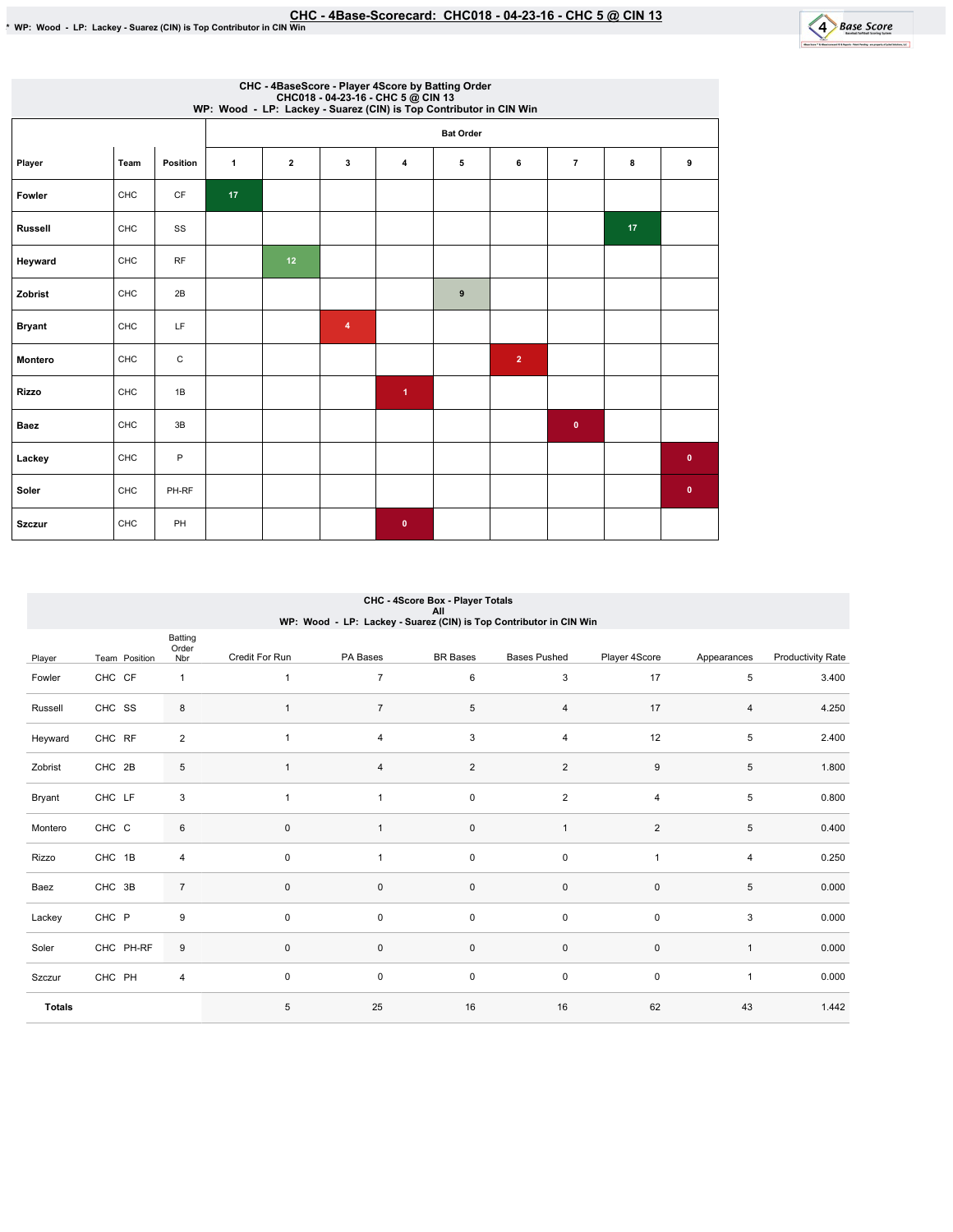

|                 | CIN - 4BaseScore - Player 4Score by Batting Order<br>CHC018 - 04-23-16 - CHC 5 @ CIN 13<br>WP: Wood - LP: Lackey - Suarez (CIN) is Top Contributor in CIN Win |                        |              |                |    |                |                  |            |                |                |           |  |  |
|-----------------|---------------------------------------------------------------------------------------------------------------------------------------------------------------|------------------------|--------------|----------------|----|----------------|------------------|------------|----------------|----------------|-----------|--|--|
|                 |                                                                                                                                                               |                        |              |                |    |                | <b>Bat Order</b> |            |                |                |           |  |  |
| Player          | Team                                                                                                                                                          | Position               | $\mathbf{1}$ | $\overline{2}$ | 3  | $\overline{4}$ | 5                | 6          | $\overline{7}$ | 8              | 9         |  |  |
| <b>Suarez</b>   | <b>CIN</b>                                                                                                                                                    | 3B                     |              | 27             |    |                |                  |            |                |                |           |  |  |
| <b>Duvall</b>   | <b>CIN</b>                                                                                                                                                    | LF                     |              |                |    |                |                  |            | 16             |                |           |  |  |
| Votto           | <b>CIN</b>                                                                                                                                                    | 1B                     |              |                | 14 |                |                  |            |                |                |           |  |  |
| Cozart          | <b>CIN</b>                                                                                                                                                    | SS                     | 12           |                |    |                |                  |            |                |                |           |  |  |
| Holt            | <b>CIN</b>                                                                                                                                                    | PH-CF                  |              |                |    |                |                  |            |                |                | 11        |  |  |
| <b>Schebler</b> | <b>CIN</b>                                                                                                                                                    | $\mathsf{C}\mathsf{F}$ |              |                |    |                |                  |            |                | $\overline{9}$ |           |  |  |
| <b>Bruce</b>    | <b>CIN</b>                                                                                                                                                    | <b>RF</b>              |              |                |    |                | $\overline{5}$   |            |                |                |           |  |  |
| Mesoraco        | <b>CIN</b>                                                                                                                                                    | $\mathsf C$            |              |                |    |                |                  | $\sqrt{5}$ |                |                |           |  |  |
| <b>Phillips</b> | <b>CIN</b>                                                                                                                                                    | 2B                     |              |                |    | $\sqrt{5}$     |                  |            |                |                |           |  |  |
| Cingrani        | <b>CIN</b>                                                                                                                                                    | P-Rel                  |              |                |    |                |                  |            |                | $\overline{4}$ |           |  |  |
| <b>Straily</b>  | <b>CIN</b>                                                                                                                                                    | P                      |              |                |    |                |                  |            |                |                | $\bullet$ |  |  |

| CIN - 4Score Box - Player Totals                                   |
|--------------------------------------------------------------------|
| All                                                                |
| WP: Wood - LP: Lackey - Suarez (CIN) is Top Contributor in CIN Win |

|               |            |               | Batting<br>Order          |                |                |                 |                     |                  |                |                          |
|---------------|------------|---------------|---------------------------|----------------|----------------|-----------------|---------------------|------------------|----------------|--------------------------|
| Player        |            | Team Position | Nbr                       | Credit For Run | PA Bases       | <b>BR</b> Bases | <b>Bases Pushed</b> | Player 4Score    | Appearances    | <b>Productivity Rate</b> |
| Suarez        | <b>CIN</b> | 3B            | $\overline{2}$            | $\overline{4}$ | 8              | $\,$ 5 $\,$     | 10                  | 27               | 5              | 5.400                    |
| Duvall        | CIN LF     |               | $\overline{7}$            | 3              | $\overline{4}$ | $\mathsf 0$     | 9                   | 16               | 4              | 4.000                    |
| Votto         | <b>CIN</b> | 1B            | $\ensuremath{\mathsf{3}}$ | $\overline{2}$ | 5              | $-1$            | $\bf8$              | 14               | 5              | 2.800                    |
| Cozart        | <b>CIN</b> | SS            | $\mathbf{1}$              | $\mathbf{1}$   | $\overline{4}$ | $\overline{4}$  | 3                   | 12               | 5              | 2.400                    |
| Holt          |            | CIN PH-CF     | 9                         | $\overline{1}$ | 3              | $\,$ 5 $\,$     | $\overline{2}$      | 11               | 3              | 3.667                    |
| Schebler      | <b>CIN</b> | CF            | 8                         | $\mathbf{1}$   | $\overline{4}$ | $\mathsf 0$     | $\overline{4}$      | $\boldsymbol{9}$ | 3              | 3.000                    |
| Bruce         | CIN RF     |               | $\,$ 5 $\,$               | $\mathbf 0$    | $\overline{2}$ | $\mathsf 3$     | $\mathsf 0$         | $\,$ 5 $\,$      | 4              | 1.250                    |
| Mesoraco      | CIN C      |               | 6                         | $\mathbf{0}$   |                | $\mathbf{3}$    | $\overline{1}$      | 5                | $\overline{4}$ | 1.250                    |
| Phillips      | CIN 2B     |               | $\overline{4}$            | $\overline{1}$ | 4              | $-1$            | 1                   | 5                | 5              | 1.000                    |
| Cingrani      |            | CIN P-Rel     | 8                         | $\mathbf{0}$   |                | $\mathbf{3}$    | $\mathsf 0$         | $\overline{4}$   | $\mathbf{1}$   | 4.000                    |
| Straily       | <b>CIN</b> | $\mathsf{P}$  | $\boldsymbol{9}$          | $\mathbf 0$    | 0              | $\mathsf 0$     | $\mathsf 0$         | $\pmb{0}$        | $\mathbf{1}$   | 0.000                    |
| <b>Totals</b> |            |               |                           | 13             | 36             | 21              | 38                  | 108              | 40             | 2.700                    |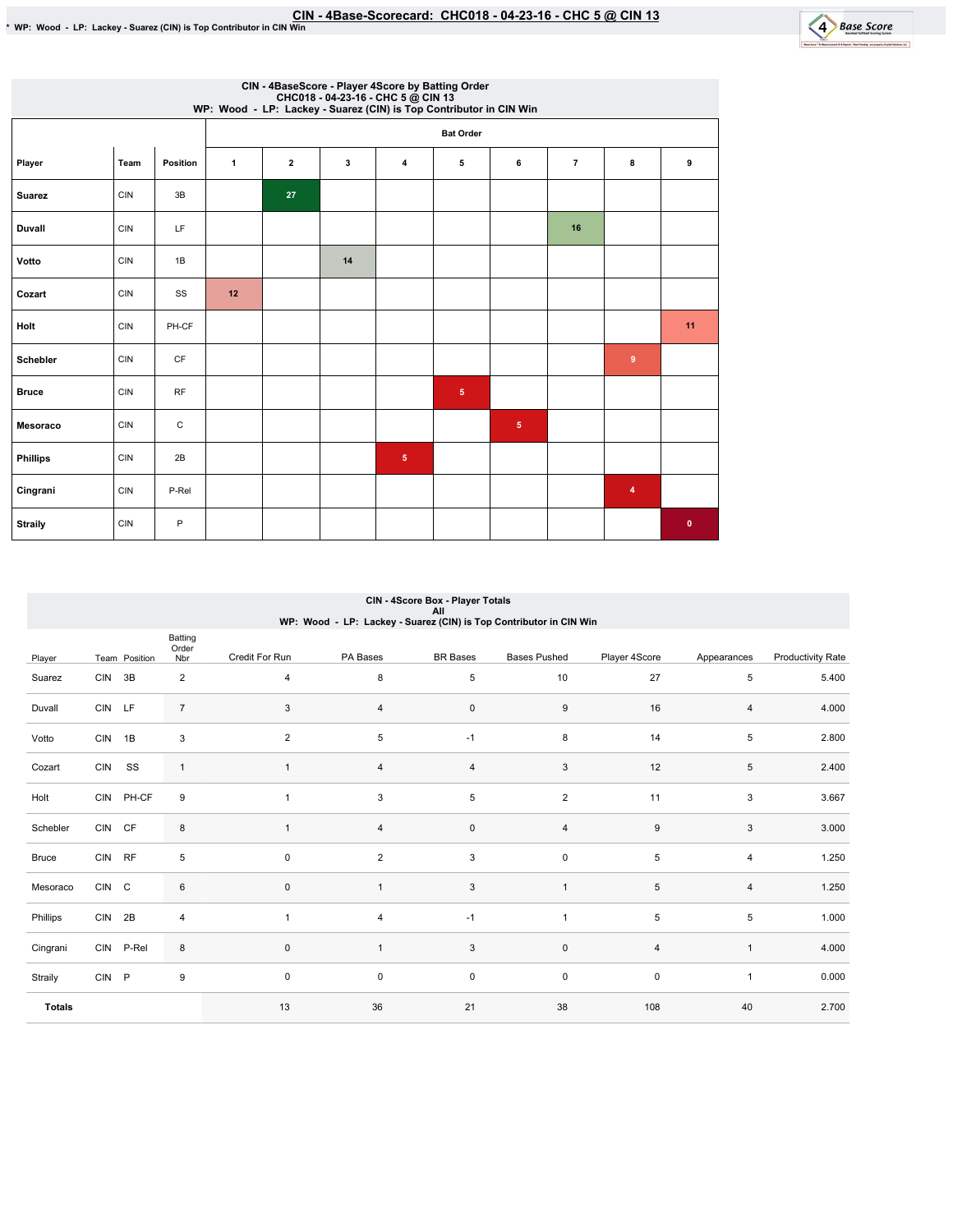#### <u>CHC - 4Base-Scorecard: CHC018 - 04-23-16 - CHC 5 @ CIN 13</u>

\* WP: Wood - LP: Lackey - Suarez (CIN) is Top Contributor in CIN Win

|                    |               | Detail by Bat Order/Player |                       |                      |                          |                     |                     |                     | 4 Base Score              |  |
|--------------------|---------------|----------------------------|-----------------------|----------------------|--------------------------|---------------------|---------------------|---------------------|---------------------------|--|
| <b>Bat Order</b>   | Player        | Inning                     | Play Text             | LOBStatus            | Credit For Run           | PA Bases            | <b>BR</b> Bases     | <b>Bases Pushed</b> | Player 4Score             |  |
| 1                  | Fowler        | 01                         | K+1stWP+2ndSB         | Left on 3rd          | $\mathbf 0$              | $\mathbf{1}$        | $\sqrt{2}$          | $\mathbb O$         | 3                         |  |
|                    |               | 03                         | 6                     |                      | $\mathbf 0$              | $\mathsf 0$         | $\mathsf{O}\xspace$ | $\mathbb O$         | $\mathsf{O}\xspace$       |  |
|                    |               | 05                         | 9. Double -3rdOnThrow |                      | $\mathbf{1}$             | 3                   | $\mathbf{1}$        | 3                   | 8                         |  |
|                    |               | 07                         | 7.Double              |                      | $\mathbf 0$              | $\overline{2}$      | $\overline{2}$      | $\mathsf 0$         | $\overline{4}$            |  |
|                    |               | 08                         | Walk                  | Left on 2nd          | $\boldsymbol{0}$         | $\mathbf{1}$        | $\mathbf{1}$        | $\mathsf 0$         | $\overline{c}$            |  |
|                    |               |                            |                       | <b>Player Totals</b> | $\overline{1}$           | $\underline{7}$     | $\underline{6}$     | $\overline{3}$      | 17                        |  |
| $\overline{2}$     | Heyward       | 01                         | Κ                     |                      | $\mathbf 0$              | $\mathsf 0$         | $\mathsf 0$         | $\mathbf 0$         | $\mathsf{O}\xspace$       |  |
|                    |               | 03                         | 9.Single +2ndSB       | Left on 2nd          | $\mathbf 0$              | $\mathbf{1}$        | $\mathbf{1}$        | $\mathbb O$         | $\overline{c}$            |  |
|                    |               | 05                         | Κ                     |                      | $\boldsymbol{0}$         | 0                   | $\mathsf 0$         | $\mathsf 0$         | $\mathsf{O}\xspace$       |  |
|                    |               | 07                         | 7.Single-2ndOnThrow   |                      | $\mathbf{1}$             | $\overline{2}$      | $\overline{2}$      | $\sqrt{2}$          | $\overline{7}$            |  |
|                    |               | 08                         | Walk                  | Left on 1st          | $\mathbf 0$              | $\mathbf{1}$        | $\mathbf 0$         | $\sqrt{2}$          | $\,$ 3 $\,$               |  |
|                    |               |                            |                       | <b>Player Totals</b> | $\underline{\mathbf{1}}$ | $\overline{4}$      | $\overline{3}$      | $\underline{4}$     | 12                        |  |
| 3                  | <b>Bryant</b> | 01                         | 4-3 ProdOut           |                      | $\mathbf 0$              | $\mathsf 0$         | $\mathsf 0$         | $\mathbf{1}$        | $\mathbf{1}$              |  |
|                    |               | 03                         | Κ                     |                      | $\mathbf 0$              | 0                   | $\mathsf 0$         | $\mathsf 0$         | $\mathsf{0}$              |  |
|                    |               | 05                         | 7.Single              | Left on 1st          | $\mathbf{1}$             | $\mathbf{1}$        | $\mathsf 0$         | $\mathbf{1}$        | $\,$ 3 $\,$               |  |
|                    |               | 07                         | $6 - 3$               |                      | $\mathbf 0$              | $\mathsf{O}\xspace$ | $\mathbf 0$         | $\mathbb O$         | $\mathsf{O}\xspace$       |  |
|                    |               | 08                         | 5U                    |                      | $\mathbf 0$              | $\mathsf 0$         | $\mathsf 0$         | $\mathbb O$         | $\mathsf{O}\xspace$       |  |
|                    |               |                            |                       | <b>Player Totals</b> | $\underline{\mathbf{1}}$ | $\overline{1}$      | $\underline{0}$     | $\underline{2}$     | $\overline{4}$            |  |
| 4                  | Rizzo         | 01                         | Walk                  | Left on 1st          | $\mathbf 0$              | $\mathbf{1}$        | $\mathsf 0$         | $\mathbb O$         | $\mathbf{1}$              |  |
|                    |               | 03                         | $\overline{2}$        |                      | $\mathbf 0$              | $\mathsf 0$         | $\mathsf 0$         | $\mathsf 0$         | $\mathsf{O}\xspace$       |  |
|                    |               | 05                         | $\pmb{4}$             |                      | $\mathbf 0$              | $\mathsf 0$         | $\mathbf 0$         | $\mathbb O$         | $\mathsf{O}\xspace$       |  |
|                    |               | 07                         | Κ                     |                      | $\mathbf 0$              | $\mathsf 0$         | $\mathsf 0$         | $\mathbb O$         | $\mathsf{O}\xspace$       |  |
|                    |               |                            |                       | <b>Player Totals</b> | $\underline{0}$          | $\overline{1}$      | $\underline{0}$     | $\underline{0}$     | $\underline{1}$           |  |
|                    |               | 09                         | 9                     |                      | $\mathbf 0$              | $\mathsf 0$         | $\mathsf 0$         | $\mathsf 0$         | $\mathsf{O}\xspace$       |  |
|                    | Szczur        |                            |                       | <b>Player Totals</b> | $\underline{0}$          | $\underline{0}$     | $\underline{0}$     | $\underline{0}$     | $\underline{0}$           |  |
| 5                  | Zobrist       | 01                         | 9                     |                      | $\mathbf 0$              | $\mathsf 0$         | $\mathsf 0$         | $\mathbb O$         | $\mathsf{O}\xspace$       |  |
|                    |               | 04                         | $\bf 8$               |                      | $\boldsymbol{0}$         | 0                   | $\mathsf 0$         | $\mathbb O$         | $\mathsf{O}\xspace$       |  |
|                    |               | 06                         | Walk                  | Left on 3rd          | $\boldsymbol{0}$         | 1                   | $\sqrt{2}$          | $\boldsymbol{0}$    | $\ensuremath{\mathsf{3}}$ |  |
|                    |               | 07                         | 9.Single -2ndOnThrow  | Left on 2nd          | $\mathbf{1}$             | $\overline{2}$      | $\mathsf 0$         | $\overline{2}$      | 5                         |  |
|                    |               | 09                         | 5-Error               | Left on 1st          | $\boldsymbol{0}$         | $\mathbf{1}$        | $\mathsf 0$         | $\mathsf 0$         | $\mathbf{1}$              |  |
|                    |               |                            |                       | <b>Player Totals</b> | $\underline{\mathbf{1}}$ | $\overline{4}$      | $\underline{2}$     | $\underline{2}$     | $\underline{9}$           |  |
| 6                  | Montero       | 02                         | $\overline{7}$        |                      | $\mathsf{O}\xspace$      | $\mathbf 0$         | $\mathsf 0$         | $\mathsf 0$         | $\mathsf{O}\xspace$       |  |
|                    |               | 04                         | Walk DP'd-6-4-3       |                      | $\mathbf 0$              | $\mathbf{1}$        | $\mathsf 0$         | $\mathbb O$         | 1                         |  |
|                    |               | 06                         | 4-3 ProdOut           |                      | $\mathbf 0$              | 0                   | $\mathsf 0$         | $\mathbf{1}$        | $\mathbf{1}$              |  |
|                    |               | 07                         | 8                     |                      | $\mathbf 0$              | 0                   | $\mathsf 0$         | $\mathsf 0$         | $\mathsf{O}\xspace$       |  |
|                    |               | 09                         | Κ                     |                      | $\mathbf 0$              | 0                   | $\mathsf 0$         | $\mathsf 0$         | $\mathsf{O}\xspace$       |  |
|                    |               |                            |                       | <b>Player Totals</b> | $\underline{0}$          | $\perp$             | $\underline{0}$     | $\overline{1}$      | $\overline{2}$            |  |
| $\overline{7}$     | Baez          | 02                         | $5-3$                 |                      | $\mathbf 0$              | 0                   | $\mathsf{O}\xspace$ | $\mathbb O$         | $\mathsf{O}\xspace$       |  |
|                    |               | 04                         | 6-4-3-DP              |                      | $\mathbf 0$              | 0                   | $\mathsf 0$         | $-1$                | $-1$                      |  |
|                    |               | 06                         | 4-3 ProdOut           |                      | $\mathbf 0$              | 0                   | $\mathsf 0$         | $\mathbf{1}$        | $\mathbf{1}$              |  |
|                    |               | 08                         | $6 - 3$               |                      | $\mathbf 0$              | 0                   | $\mathsf 0$         | $\mathbb O$         | $\mathsf{O}\xspace$       |  |
|                    |               | 09                         | $\mathsf K$           |                      | $\mathbf 0$              | 0                   | $\mathsf 0$         | $\mathbb O$         | $\mathsf{O}\xspace$       |  |
|                    |               |                            |                       | <b>Player Totals</b> | $\underline{0}$          | $\underline{0}$     | $\underline{0}$     | $\underline{0}$     | $\underline{0}$           |  |
| 8                  | Russell       | 02                         | .HomeRun LF           |                      | $\mathbf{1}$             | 4                   | $\mathsf{O}\xspace$ | $\overline{4}$      | $\boldsymbol{9}$          |  |
|                    |               | 05                         | Walk                  |                      | $\mathbf 0$              | $\mathbf{1}$        | $\mathsf 3$         | $\mathbb O$         | $\overline{4}$            |  |
|                    |               | 06                         | Walk                  | Left on 1st          | $\mathbf 0$              | $\mathbf{1}$        | $\mathsf 0$         | $\mathbb O$         | $\mathbf{1}$              |  |
|                    |               | 08                         | Walk +2ndWP           | Left on 3rd          | $\mathbf 0$              | $\mathbf{1}$        | $\overline{2}$      | $\mathbb O$         | $\ensuremath{\mathsf{3}}$ |  |
|                    |               |                            |                       | <b>Player Totals</b> | $\underline{\mathbf{1}}$ | $\underline{7}$     | $\overline{5}$      | $\overline{4}$      | 17                        |  |
| 9                  | Lackey        | 02                         | Κ                     |                      | $\mathbf 0$              | $\mathbf 0$         | $\mathsf 0$         | $\mathbb O$         | $\mathsf{0}$              |  |
|                    |               | 05                         | $\boldsymbol{9}$      |                      | $\mathbf 0$              | 0                   | $\mathsf 0$         | $\mathbb O$         | $\mathsf{0}$              |  |
|                    |               | 06                         | 3U                    |                      | $\mathbf 0$              | 0                   | $\mathsf 0$         | $\mathsf 0$         | $\mathsf{O}\xspace$       |  |
|                    |               |                            |                       | <b>Player Totals</b> | $\underline{0}$          | $\underline{0}$     | $\underline{0}$     | $\underline{0}$     | $\underline{0}$           |  |
|                    | Soler         | 08                         | $\pmb{4}$             |                      | $\mathbf 0$              | 0                   | $\mathsf 0$         | $\mathbf 0$         | $\mathsf{O}\xspace$       |  |
|                    |               |                            |                       | <b>Player Totals</b> | $\underline{0}$          | $\underline{0}$     | $\underline{0}$     | $\underline{0}$     | $\underline{0}$           |  |
| <b>Grand Total</b> |               |                            |                       |                      | $\overline{5}$           | 25                  | 16                  | 16                  | 62                        |  |